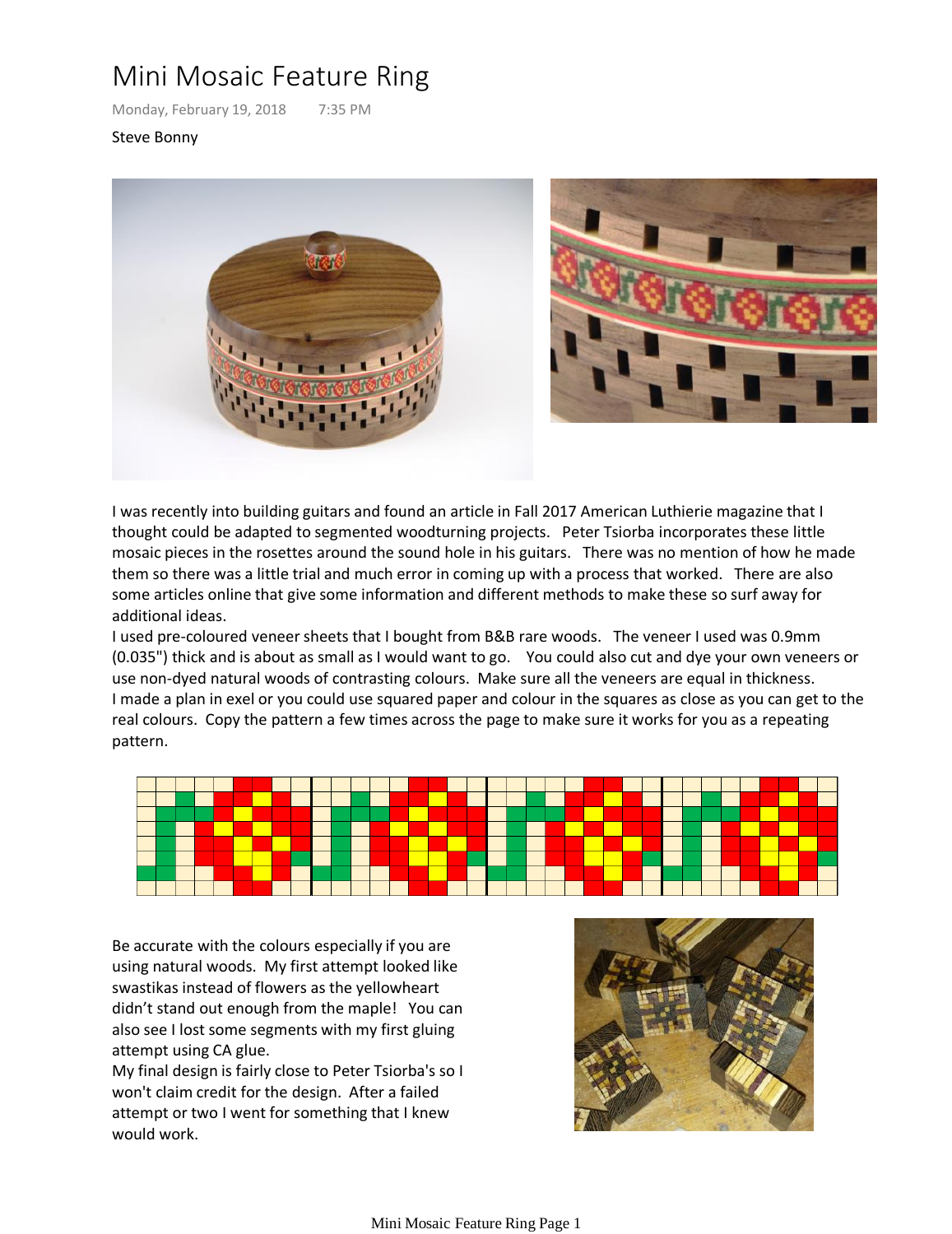I made a tool to cut the veneer out of a carpenters marking guage. It worked pretty well. I just removed the marking pins and glued a small block on the end of the guage with a carved cut out for an X-Acto blade to sit in. The blade is held in place by friction and is super easy to change, just tap one out and push a new blade in. It is important to use a brand new blade. I had trouble a few times cutting the veneer and every time I found it was the tiny point on the blade had broken off. I broke a few blades before I learned that a really light touch and 2 or 3 passes was the way to go



I sanded the edge of the veneer flat to start with and between every cut by running across a flat sanding block or shooting block. This ensures a good straight accurate cut on each piece. I laid the sheet of veneer on a cutting block (flat piece of MDF) with a straight edge for the carpenters guage to run against. I aligned the veneer with the edge of the cutting block with a straight edge and then held firmly in place while running the cutter along the sheet. My pieces are about 300mm (12") long and about 2.5mm (~ 1/8" wide). I made them this wide to make them easier to handle. They will get reduced down to 0.9mm (0.035") later. If you go any narrower you will have a heck of a time trying to glue them together (how do I know this?).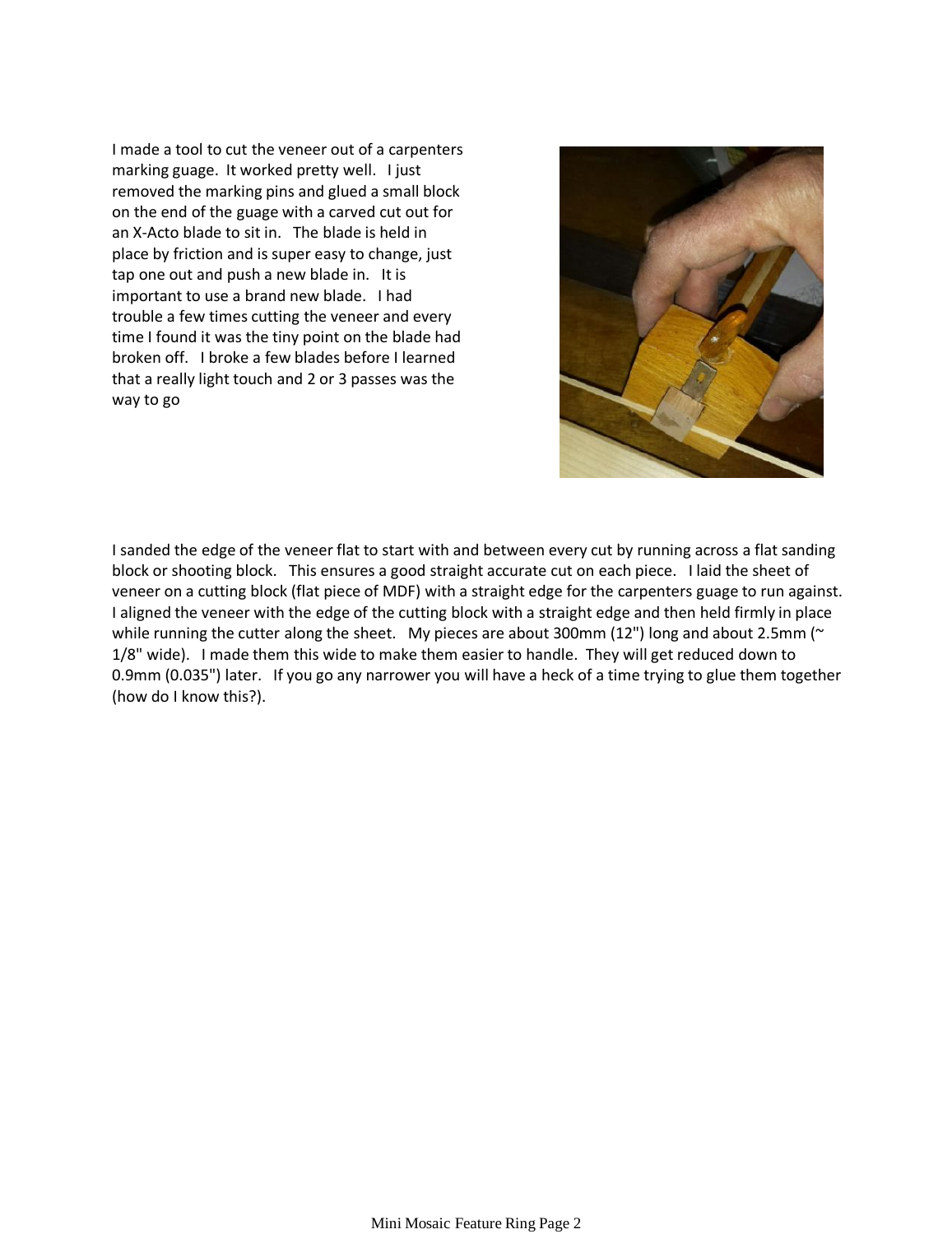I cut a bunch of colourful strips of veneer 0.9mm thick x 2.5mm wide by 300mm long or thereabouts. The next step was to glue them together into laminations hopefully in the right order.

The trick here is to water down the glue a little. I tried CA glue (disaster) and Titebond original (very tricky and messy). The Titebond was a little too sticky to be able to slide the pieces together so about 10-20% water until it was like milk (full cream milk that is). I could then quickly brush glue on the 9 strips and get them aligned and pressed together in a simple fixture. My fixture was just a couple of straight edges covered with masking tape, sitting on wax paper to prevent sticking to the bench etc. I prodded the pieces down with a tamping stick to make sure they are all aligned and reasonably flat. I didn't use clamps, just pressed them together by hand and let them sit for 20mins or so for the glue to set. Clean up any excess glue as you go, the watered down glue cleans up easily with paper towels.

I ended up with 8 laminations about 8mm (5/16") wide, 2.5mm (~1/8" thick) and 300mm (12" long). These need to go through the drum sander multiple times until they are flat and even on both sides and reduced in thickness to exactly 0.9mm (0.035"). Run the edges across the shooting block to clean off any glue etc. These can then be glued together into a block the same way as the strips were glued together, I used watered down glue again, the same fixture and same process. The block can then be lightly cleaned up in the drum sander if needed.

I cut the mosaic pieces on my chop saw using a zero clearance fence. I used a thin kerf 6" blade mostly to reduce wastage so I could get as many mosaic pieces as possible. Mine are about 2.5mm (~1/8") thick.



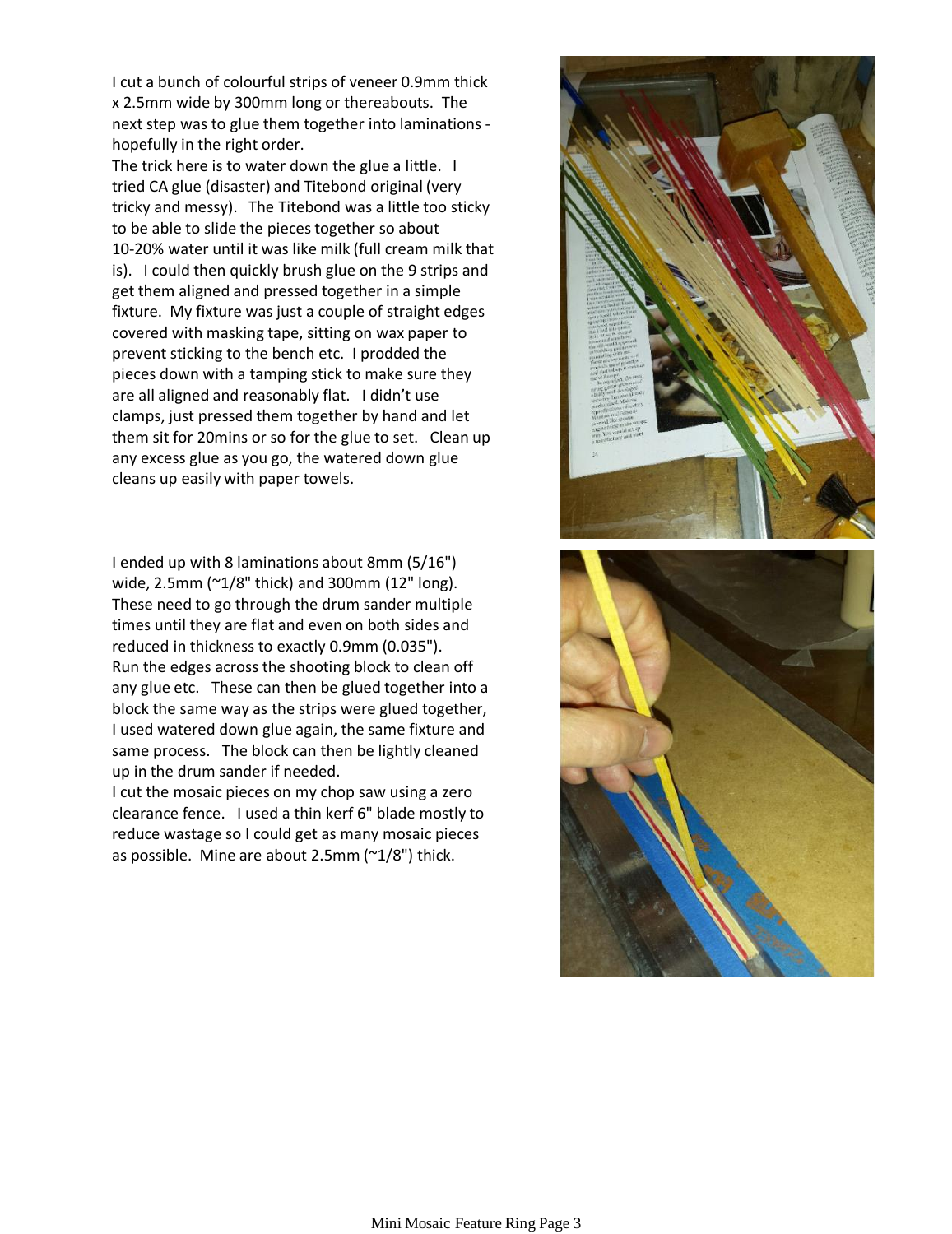



Don't sneeze!

So now what to do with those tiny little suckers? For the body of my box I turned a groove into a segmented ring. I measured the diameter of the ring and calculated the circumference (3.14 X diameter). I then divided by the length of my mosaics to calculate how many will fit around the ring. I was close to 48 so I adjusted the diameter of the groove to make it exactly 48.

The trick then was to use the Lohman assembly jig to glue them in place. Using this method I could check that the last gap would be the right size for exactly one mosaic piece. I had to modify my jig to work in the groove as shown below. As you index the jig around you will find out if the pieces are too big or too small. After I glued in a few it was starting to get tight, so I sanded a tiny amount off of each end of the mosaic pieces to make more room.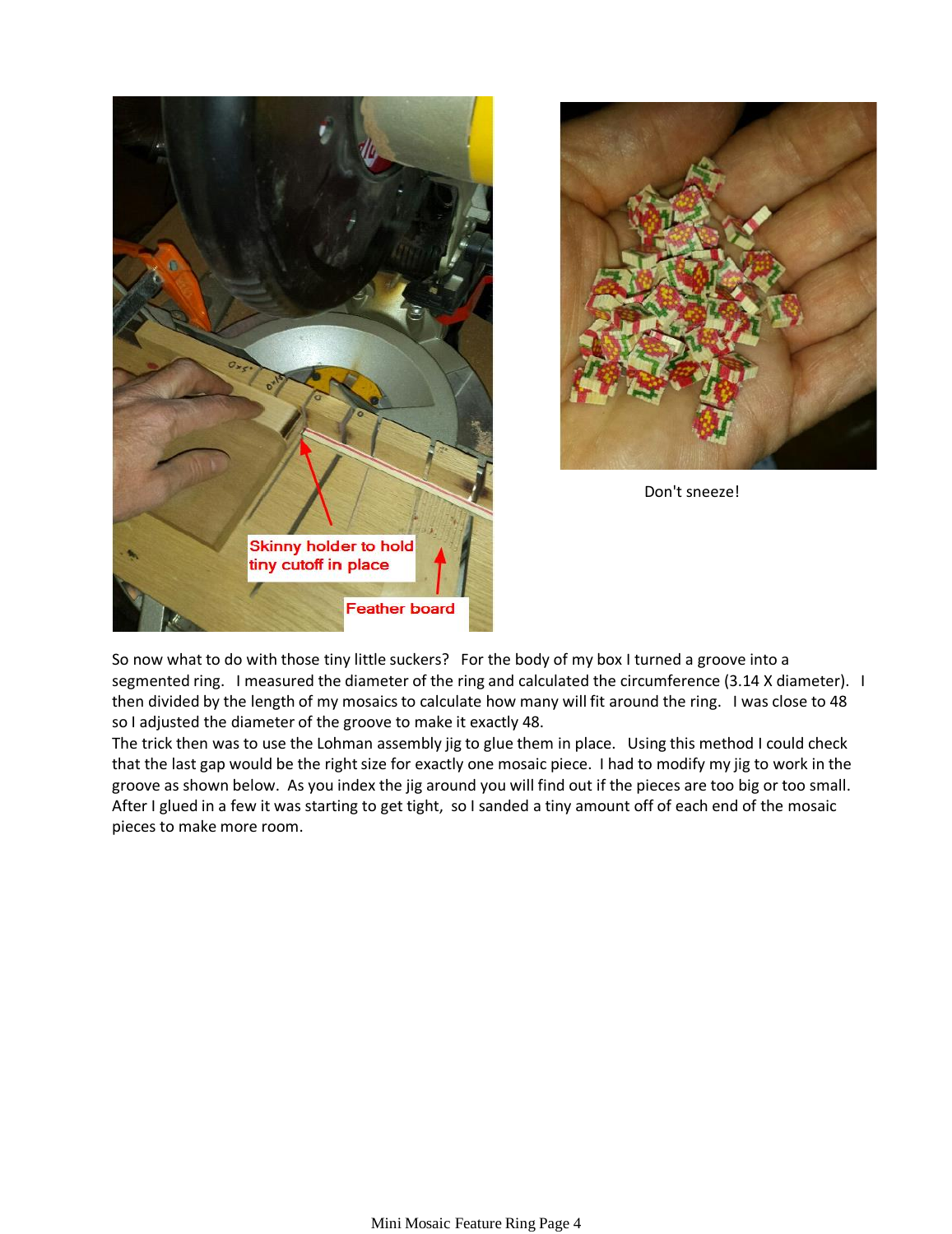

See Tom Lohman's web site for details of this jig…… and parts to make one.





Sanding a touch off the mosaics. Sander is turned off, I'm sanding as it slows down. Note zero clearance base.



Sanding a little chamfer on the ends by hand. Looking for a perfect fit!